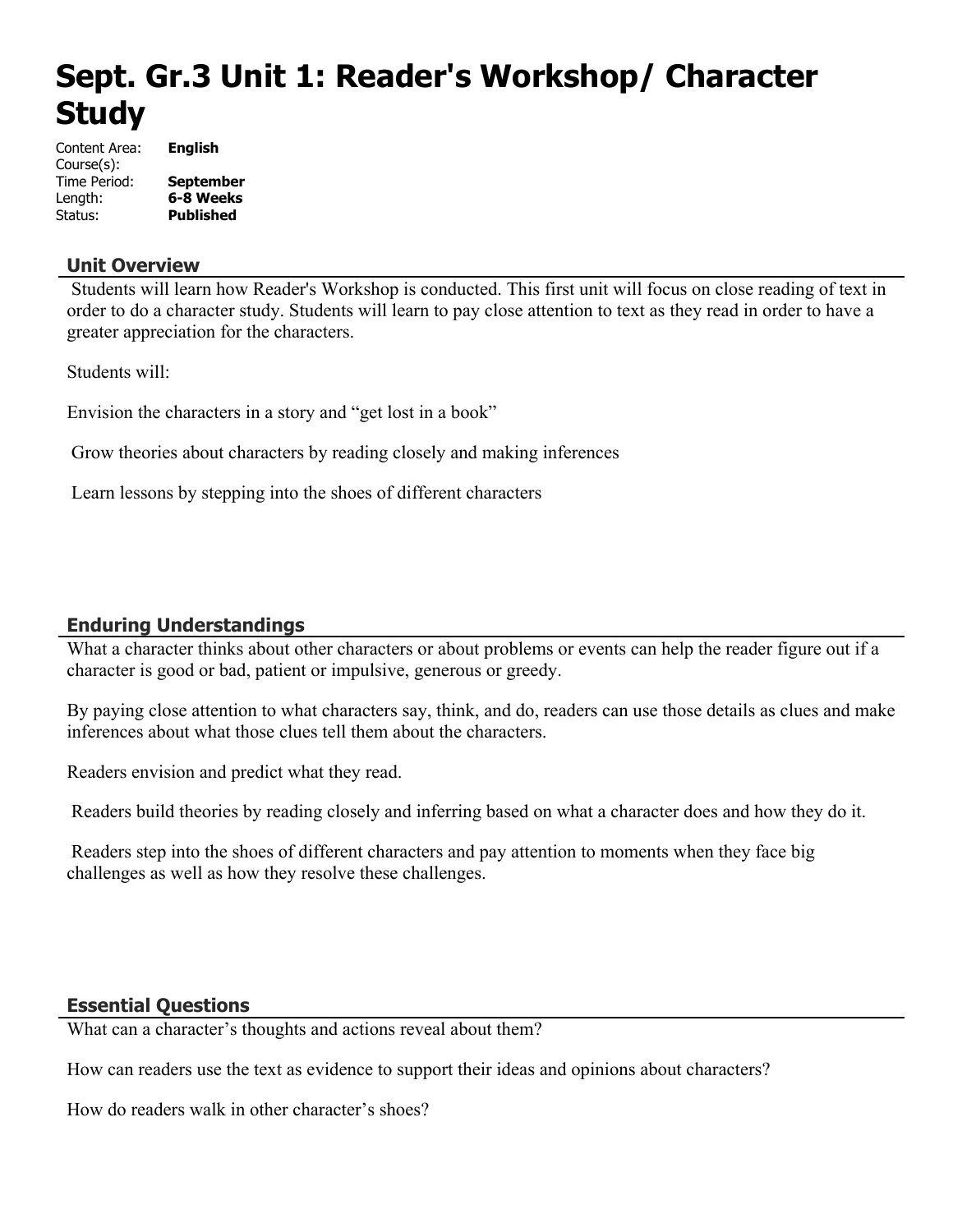How do readers build theories about characters?

How do readers grow and learn lessons alongside the characters in the books they read?

# **Instructional Strategies & Learning Activities**

### **Shared Reading:**

L 3.1, 3.3, 3.5, 3.7

RI 3.1

SL 3.1, 3.3

Unit 1 Theme: Launching Reader's Workshop

Focus skills:

- \*introduce and launch Reader's Workshop
- \* develop questions to ask and answer about a given text
- \*cite text to answer questions
- \*determine the main idea
- \*identify character traits, feelings and motivations

\*use illustrations to learn more about a story's mood and characters

\*Come to a discussion prepared, ready to follow rules, able to ask and answer questions and explain own ideas.

Informational text suggestions:

Weekly Reader

Connections

PAARC review books

### **Literature Text suggestions:**

Dear Mr. Henshaw

Loser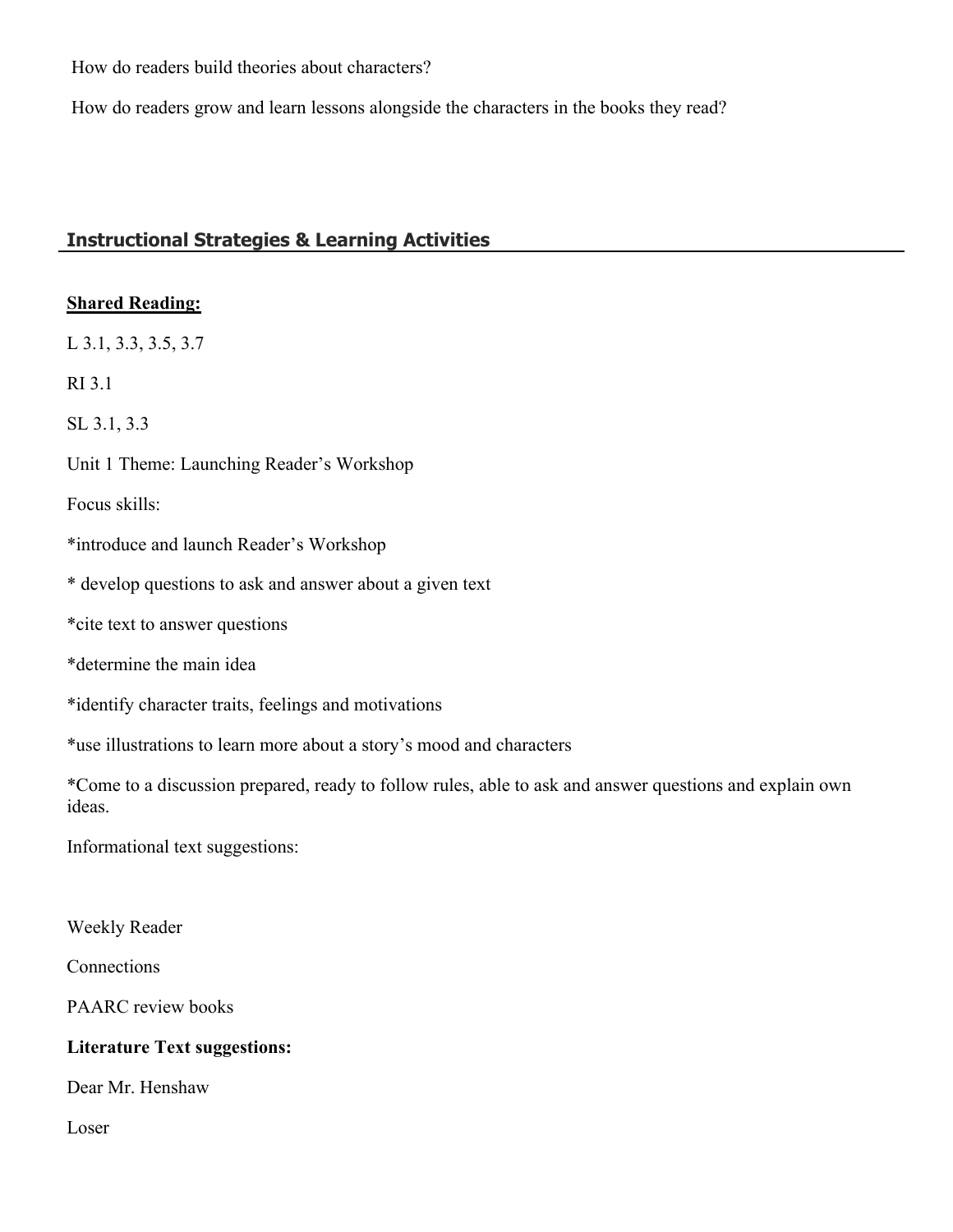The Relatives Came

### **Extended Text suggestion:**

Ramona Quimby, Age 8

### **Guided Reading:**

RL 3.1, 3.3, 3.5, 3.7

RI 3.1

L 3.4

RF 3.4

SL 3.1, 3.3

Students will be flexibly grouped in small guided reading groups according to level and/or by needed skill.

Done on a daily basis:

-Meet with 2-3 groups

- Independent Reading
- Teaching Strategies (See standards)

# **Teacher will assess students using Standards Based Checklist, On Demand Data and Independent Reading Level**

### **Word Study:**

# L 3.2f

### **Unit 1: Spelling Patterns & Generalizations**

#### **Focus Skills:**

- \* word families
- \* position-based spellings
- \* syllable patterns
- \* ending rules,
- \* meaningful word parts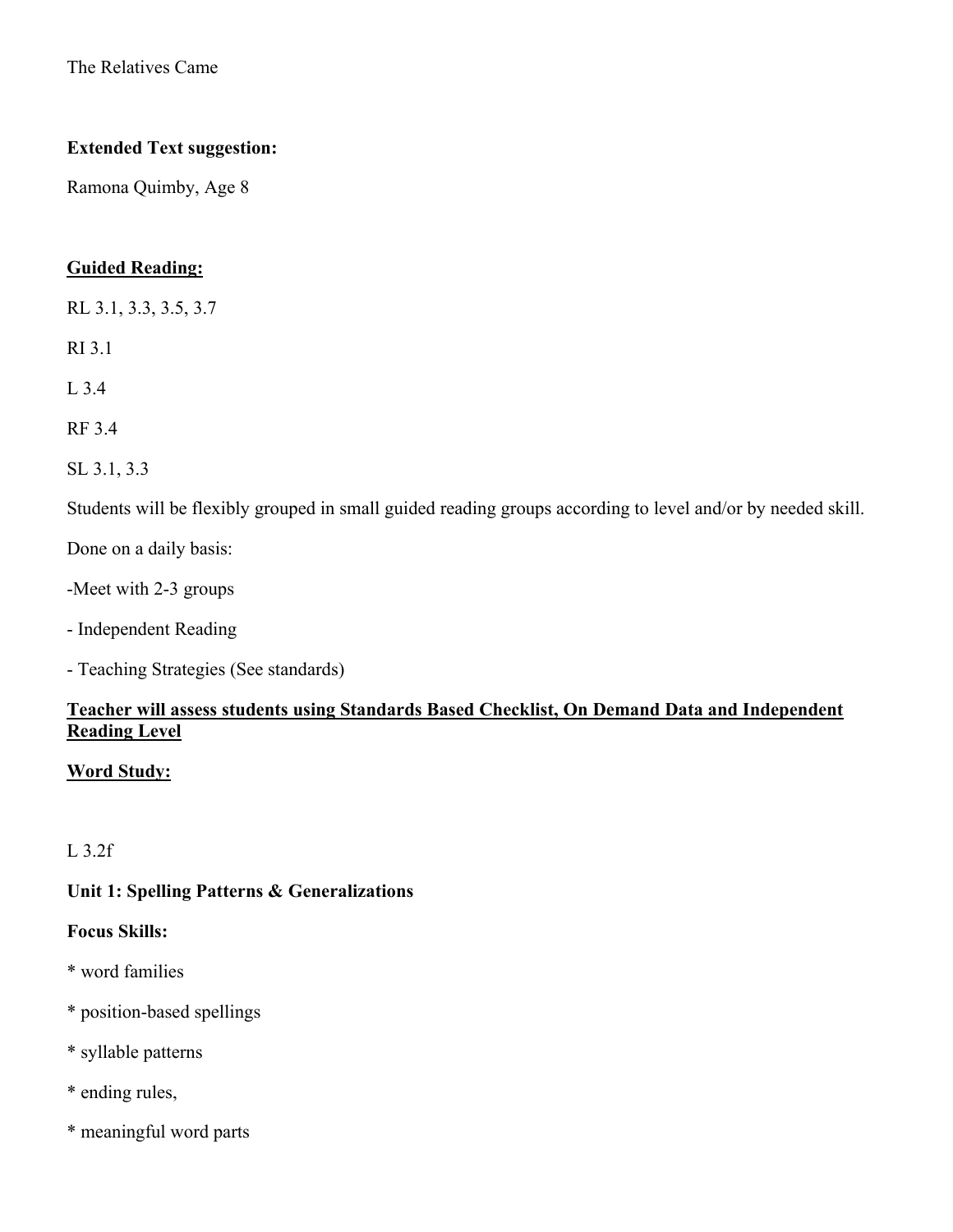### **Focus Language Skills:**

- \*Function of nouns, pronouns, adverbs, adjectives and adverbs
- \*Use commas and quotations when writing dialogue
- \*Distinguish shades of meaning among words to describe states of mind
- \*Possessive Nouns
- \*Use knowledge of language when writing and speaking
- \*Acquire and accurately use grade-appropriate words and phrases

# **Integration of Career Readiness, Life Literacies and Key Skills**

| CRP.K-12.CRP2        | Apply appropriate academic and technical skills.                                                     |
|----------------------|------------------------------------------------------------------------------------------------------|
| <b>CRP.K-12.CRP5</b> | Consider the environmental, social and economic impacts of decisions.                                |
| CRP.K-12.CRP4        | Communicate clearly and effectively and with reason.                                                 |
| CRP.K-12.CRP11       | Use technology to enhance productivity.                                                              |
| CRP.K-12.CRP9        | Model integrity, ethical leadership and effective management.                                        |
| CRP.K-12.CRP8        | Utilize critical thinking to make sense of problems and persevere in solving them.                   |
| WRK.9.2.5.CAP.1      | Evaluate personal likes and dislikes and identify careers that might be suited to personal<br>likes. |
| <b>CRP.K-12.CRP7</b> | Employ valid and reliable research strategies.                                                       |
| <b>CRP.K-12.CRP1</b> | Act as a responsible and contributing citizen and employee.                                          |
| CRP.K-12.CRP6        | Demonstrate creativity and innovation.                                                               |
| CRP.K-12.CRP12       | Work productively in teams while using cultural global competence.                                   |

# **Technology and Design Integration**

Students will interact with the SmartBoards, Chromebooks, and Document Camera.

# **Interdisciplinary Connections**

Social Studies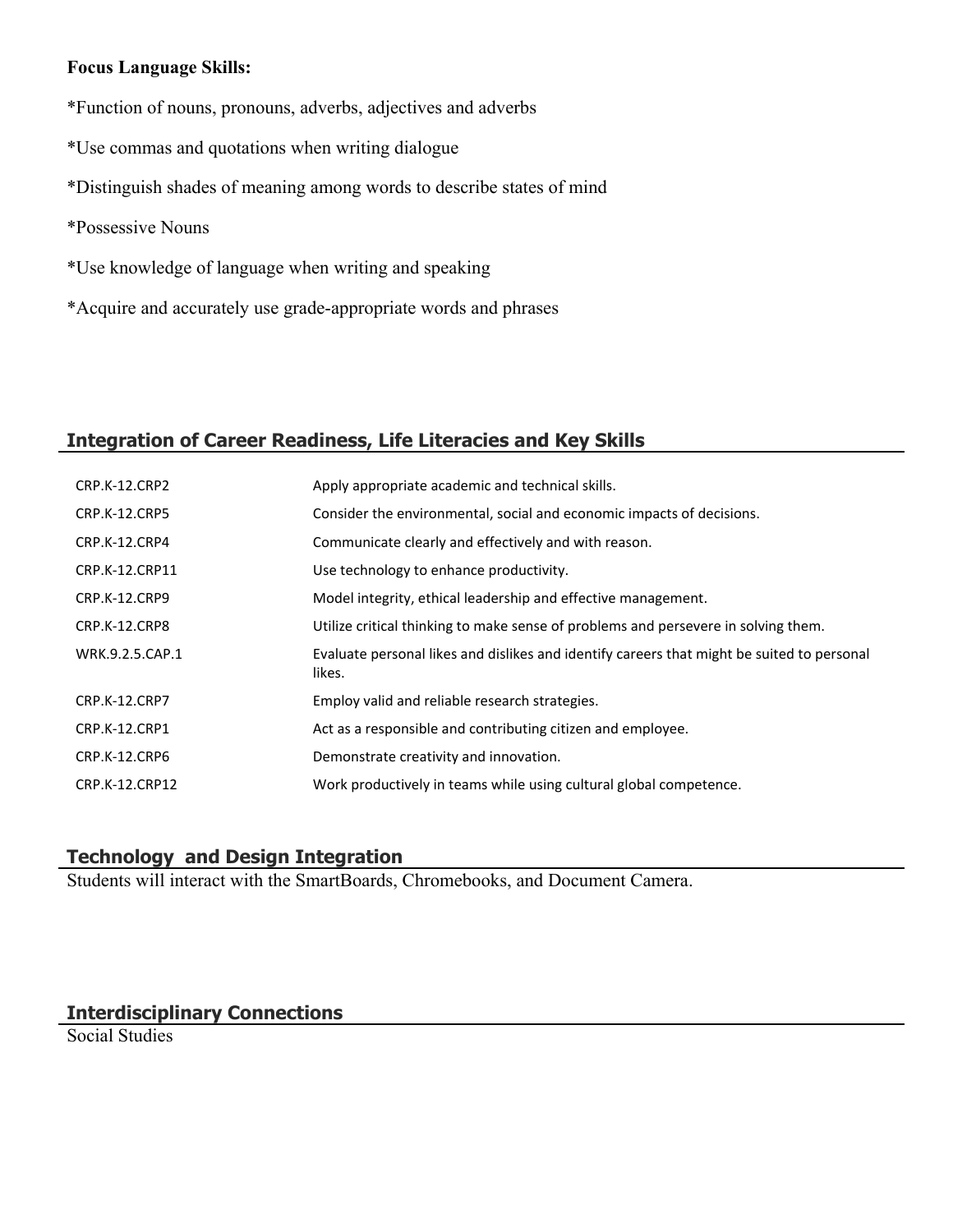# **Differentiation**

- Understand that gifted students, just like all students, come to school to learn and be challenged.
- Pre-assess your students. Find out their areas of strength as well as those areas you may need to address before students move on.
- Consider grouping gifted students together for at least part of the school day.
- Plan for differentiation. Consider pre-assessments, extension activities, and compacting the curriculum.
- Use phrases like "You've shown you don't need more practice" or "You need more practice" instead of words like "qualify" or "eligible" when referring to extension work.
- Encourage high-ability students to take on challenges. Because they're often used to getting good grades, gifted students may be risk averse.
- **Definitions of Differentiation Components**:
	- $\circ$  Content the specific information that is to be taught in the lesson/unit/course of instruction.
	- o Process how the student will acquire the content information.
	- o Product how the student will demonstrate understanding of the content.
	- $\circ$  Learning Environment the environment where learning is taking place including physical location and/or student grouping

# **Differentiation occurring in this unit:**

Based on invidual need, teachers will offer additional support though conferencing, modified mentor text, peer support and individualized mini-lessons.

Advanced learners will be offered more rigorous mentor texts to emulate, teacher conferences and reference materials to support in-depth writing endeavors, based on choice.

# **Modifications & Accommodations**

Refer to QSAC EXCEL SMALL SPED ACCOMMOCATIONS spreadsheet in this discipline.

# **Modifications and Accommodations used in this unit:**

IEP and 504 accommodations will be utilized.

# **Benchmark Assessments**

**Benchmark Assessments** are given periodically (e.g., at the end of every quarter or as frequently as once per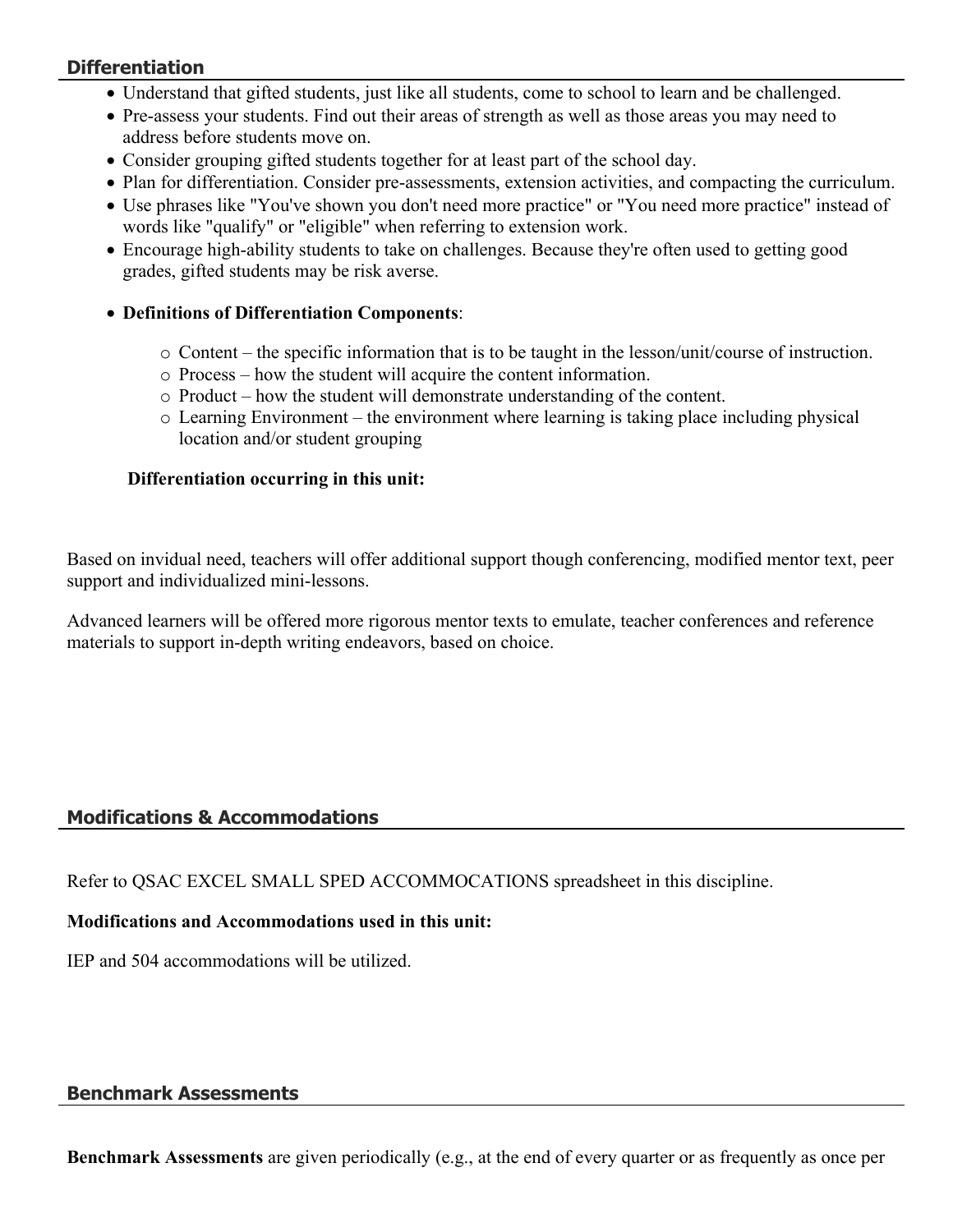month) throughout a school year to establish baseline achievement data and measure progress toward a standard or set of academic standards and goals.

### **Schoolwide Benchmark assessments:**

Aimsweb benchmarks 3X a year

Linkit Benchmarks 3X a year

DRA

# **Additional Benchmarks used in this unit:**

DRA

Aimsweb

Linkit testing 3 times a year.

# **Formative Assessments**

Assessment allows both instructor and student to monitor progress towards achieving learning objectives, and can be approached in a variety of ways. **Formative assessment** refers to tools that identify misconceptions, struggles, and learning gaps along the way and assess how to close those gaps. It includes effective tools for helping to shape learning, and can even bolster students' abilities to take ownership of their learning when they understand that the goal is to improve learning, not apply final marks (Trumbull and Lash, 2013). It can include students assessing themselves, peers, or even the instructor, through writing, quizzes, conversation, and more. In short, formative assessment occurs throughout a class or course, and seeks to improve student achievement of learning objectives through approaches that can support specific student needs (Theal and Franklin, 2010, p. 151).

### **Formative Assessments used in this unit:**

Teacher conference

**Discussion** 

Homework

Teacher made assignments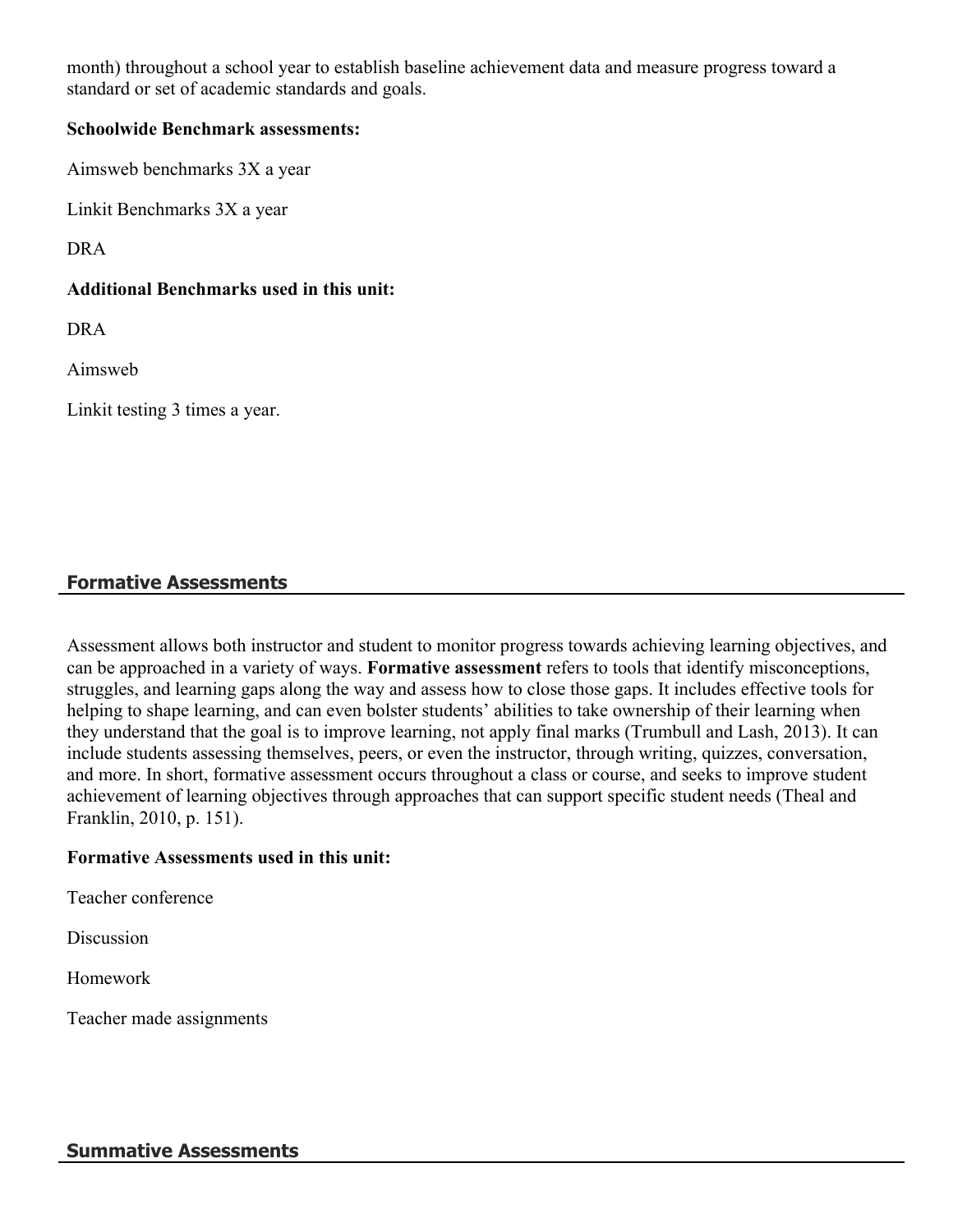**Summative assessments** evaluate student learning, knowledge, proficiency, or success at the conclusion of an instructional period, like a unit, course, or program. Summative assessments are almost always formally graded and often heavily weighted (though they do not need to be). Summative assessment can be used to great effect in conjunction and alignment with formative assessment, and instructors can consider a variety of ways to combine these approaches.

#### **Summative assessments for this unit:**

Performance Assessments

Writing Rubrics

Reading & Writing Checklists

Word Study Quizzes

**Reading On-Demands** 

# **Instructional Materials**

Bookroom

Hyperlinks

Internet

Media Center

http://commoncore.org/maps/index.php/

http://www.corestandards.org/

# On Line links: Reading

http://www.thecurriculumcorner.com/2012/07/22/launching-readers-workshop/

http://teacher.depaul.edu/Documents/ReadtoLearnaboutFablesGrades3-4.pdf

http://teacher.depaul.edu/Documents/ReadtoLearnaboutSymbolsMapsandArtNonfictionGrade3.pdf

http://teacher.depaul.edu/Reading\_NONFICTION\_Grade3.htm

On Line Links Grammar: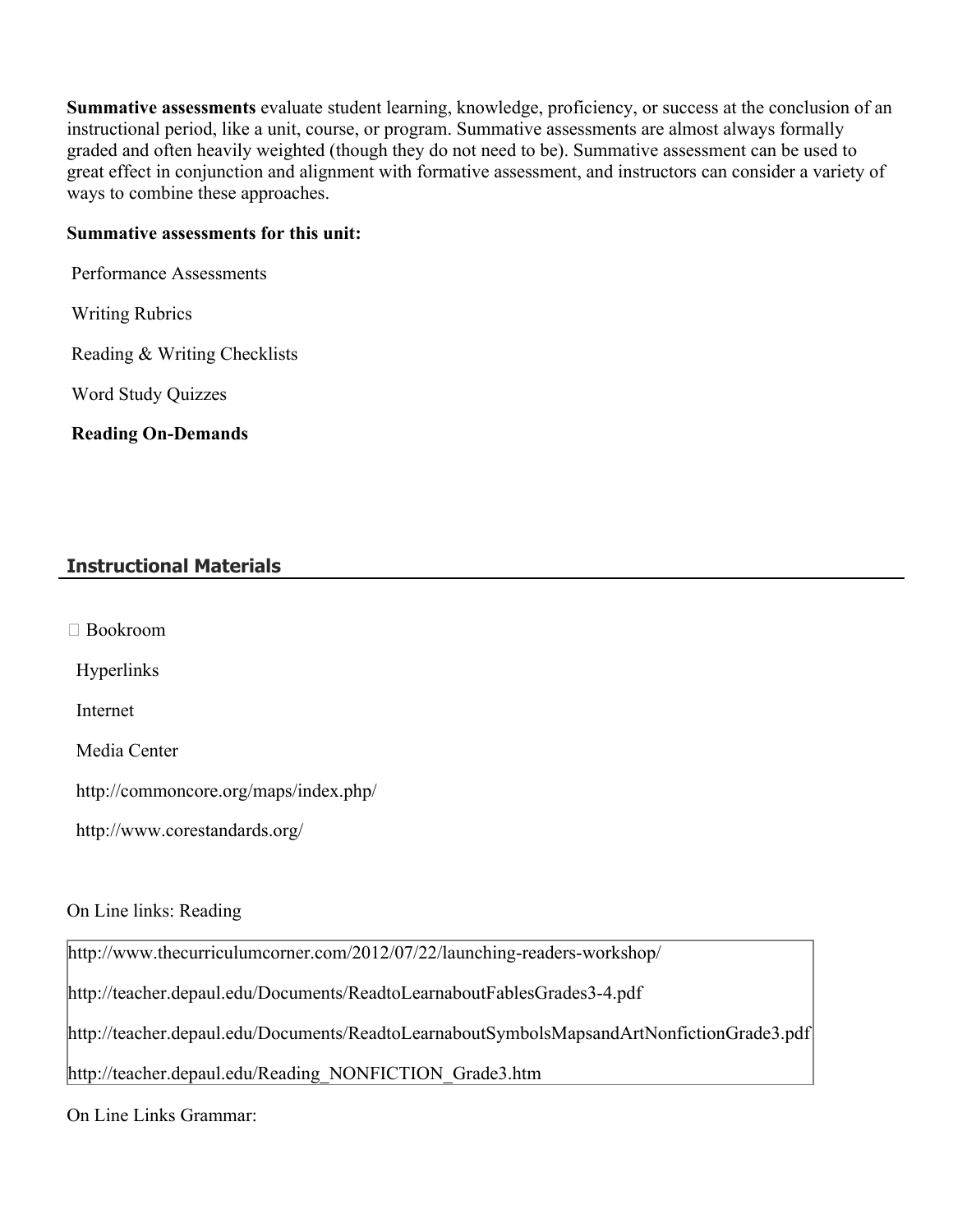http://www.softschools.com/quizzes/grammar/quotation\_marks/quiz1632.html

http://www.quia.com/rr/335442.html

http://www.mcauliffe.brevard.k12.fl.us/TEACHERS/LabbeK/021quotation\_marks.htm

http://www.softschools.com/quizzes/grammar/possessive\_nouns/quiz327.html

http://www.quia.com/rr/377189.html

http://www.harcourtschool.com/activity/possessive\_noun/

http://www.emc.maricopa.edu/faculty/stonebrink/ESL012/possessives/turtlemc3quiz.swf

http://www.ngfl-cymru.org.uk/vtc/apostrophes\_con\_poss/eng/Introduction/MainSessionPart2.htm

### **Standards**

| LA.L.3.3   | Use knowledge of language and its conventions when writing, speaking, reading, or<br>listening.                                                                                                                                                      |
|------------|------------------------------------------------------------------------------------------------------------------------------------------------------------------------------------------------------------------------------------------------------|
| LA.SL.3.6  | Speak in complete sentences when appropriate to task and situation in order to provide<br>requested detail or clarification.                                                                                                                         |
| LA.L.3.4   | Determine or clarify the meaning of unknown and multiple-meaning words and phrases<br>based on grade 3 reading and content, choosing flexibly from a range of strategies.                                                                            |
| LA.RL.3.4  | Determine the meaning of words and phrases as they are used in a text, distinguishing<br>literal from nonliteral language.                                                                                                                           |
| LA.RL.3.5  | Refer to parts of stories, dramas, and poems when writing or speaking about a text, using<br>terms such as chapter, scene, and stanza; describe how each successive part builds on<br>earlier sections.                                              |
| LA.RL.3.6  | Distinguish their own point of view from that of the narrator or those of the characters.                                                                                                                                                            |
| LA.L.3.1   | Demonstrate command of the conventions of standard English grammar and usage when<br>writing or speaking.                                                                                                                                            |
| LA.L.3.5   | Demonstrate understanding of figurative language, word relationships and nuances in<br>word meanings.                                                                                                                                                |
| LA.RL.3.1  | Ask and answer questions, and make relevant connections to demonstrate understanding<br>of a text, referring explicitly to the text as the basis for the answers.                                                                                    |
| LA.RL.3.3  | Describe the characters in a story (e.g., their traits, motivations, or feelings) and explain<br>how their actions contribute to the plot.                                                                                                           |
| LA.L.3.6   | Acquire and use accurately grade-appropriate conversational, general academic, and<br>domain-specific words and phrases, including those that signal spatial and temporal<br>relationships (e.g., After dinner that night we went looking for them). |
| LA.RL.3.10 | By the end of the year, read and comprehend literature, including stories, dramas, and<br>poems at grade level text-complexity or above, with scaffolding as needed.                                                                                 |
| LA.RF.3.3  | Know and apply grade-level phonics and word analysis skills in decoding and encoding<br>words.                                                                                                                                                       |
| LA.SL.3.1  | Engage effectively in a range of collaborative discussions (one-on-one, in groups, and                                                                                                                                                               |